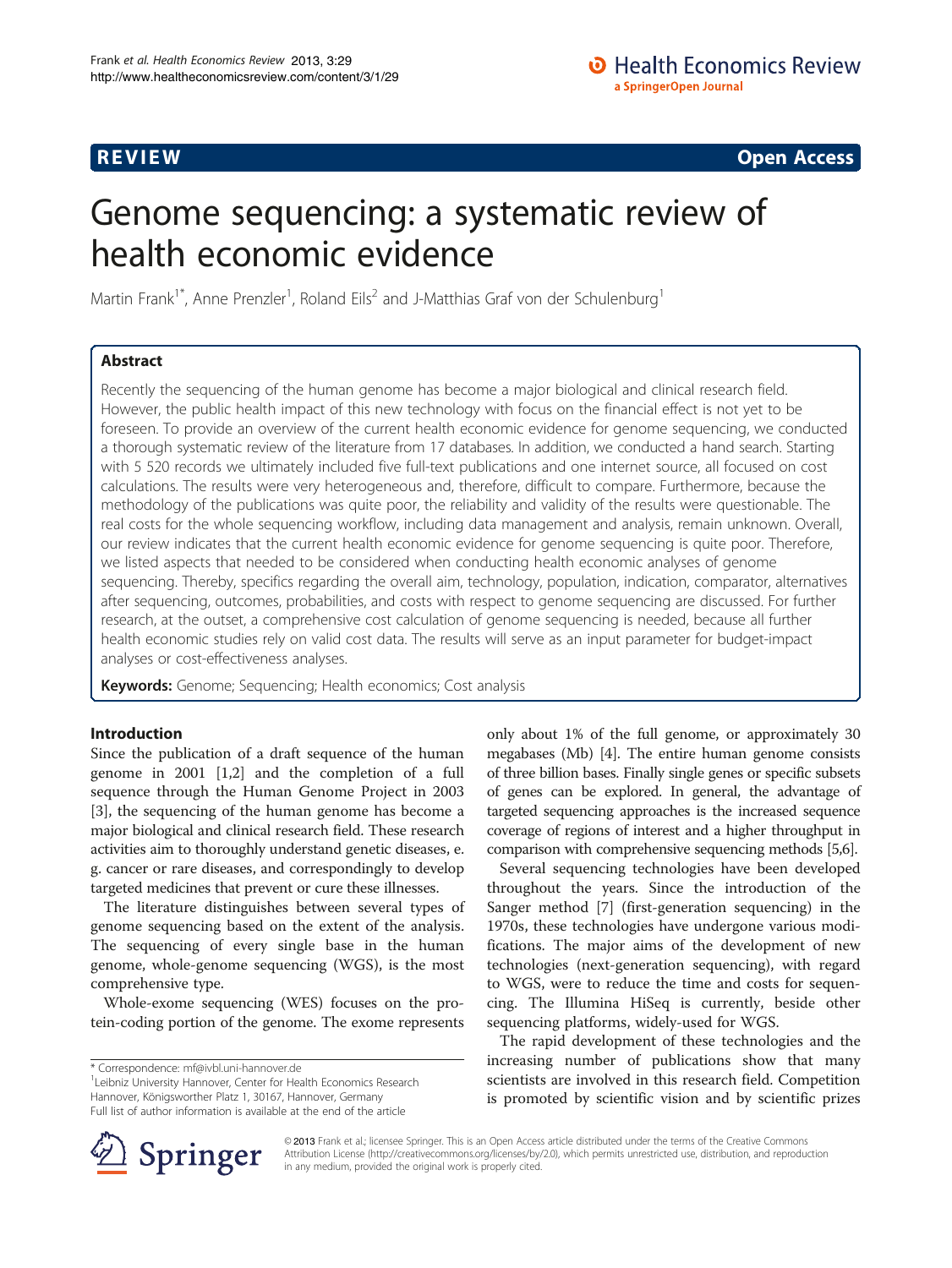offered by institutes and foundations. For instance, the often cited 'race to the \$1 000 genome' [\[8,9](#page-7-0)] has played an important role. The origin of this figure lies in the vision offered by Collins et al. on behalf of the Human Genome Research Institute, formulated in 2003 [[3\]](#page-7-0). The authors want to 'provoke creative dreaming'. One vision is the 'ability to sequence deoxyribonucleic acid (DNA) at costs that are lower by four to five orders of magnitude than the current cost, allowing a human genome to be sequenced for \$1 000 or less'. In addition to the race to the \$1 000 genome, the X Prize Foundation in the US wants to grant \$10 million to the first team, being able to design a rapid, accurate, and economic system. The technology must be capable of sequencing 100 human genomes in ten days. Furthermore, the error rate needs to be <1 in 100 000 bases, the coverage at least 98%, and the cost no more than \$10 000 for each sequenced genome [[10](#page-7-0)]. However, the competition was cancelled in 2013.

The costs or, in, general the economic effect of these new technologies are of special interest especially from a public health point of view. Since there are on-going discussions on the application of these technologies to every new-born, to all newly diagnosed cancer patients or to even the broad population, it is necessary to focus on health economic aspects first in order to gain insight into the potential public health impact.

In this review, we analyse the current health economic evidence with respect to the sequencing of the human genome. Health economists distinguish between several methodological approaches. On one hand, some studies calculate the costs of new technologies and their economic burden. On the other hand, full economic evaluations go beyond pure effectiveness or cost measurements by combining assessments of costs and the consequences/ outcomes of defined diagnostic procedures or interventions. Thereby, three evaluation approaches can be distinguished: cost-effectiveness analysis, cost-utility analysis, and cost-benefit analysis [[11](#page-7-0)]. Cost-effectiveness analyses evaluate alternative technologies (e.g. genome sequencing versus standard diagnostic techniques) in comparing costs and a common effectiveness parameter (e.g. life-years gained through the diagnostic link of patient subgroups to specific treatments). Cost-utility analyses use utilities like quality-adjusted life-years (QALYs) as benefit parameters. The two main advantages of cost-utility analysis are that they adjust for quality of life and allow comparisons between indications. In cost-benefit analyses, not only the cost but also the benefit is measured in monetary units. However, because of the difficulty in expressing patient benefit in monetary terms, this approach is rarely used in practice. The incremental approach is a common factor in all economic evaluations: they divide the additional costs of alternative A versus alternative B by the additional benefit of alternative A versus alternative B, resulting in the incremental cost-effectiveness ratio (ICER). It states the costs per additional benefit parameter (e.g. QALYs), which need to be afforded in the case of implementing alternative A in routine care.

In the context of genome sequencing, the following health economic questions are of interest. How much do the sequencing technologies cost? Do health economic studies, which estimate the potential benefit of genome sequencing in relation to its costs, exist? What is the estimated health economic burden of these technologies? Therefore, the aim of this study was to conduct a systematic literature review of the current health economic evidence for genome sequencing. We focus not only on WGS, but also on other sequencing strategies like WES, in order to obtain a thorough overview of the current health economic evidence with respect to sequencing. Finally, based on the findings of the literature and the general knowledge on health economics, e.g. [[11\]](#page-7-0), we emphasize aspects that are important for health economic studies in this particular field of research.

#### Materials and methods

A systematic literature search was conducted via database research of the German Institute for Medical Documentation and Information (DIMDI). DIMDI develops and operates database-supported information systems for drugs and medical devices. Hence, database research via DIMDI represents a standard for conducting international systematic literature reviews in Germany.

The following 17 German and international databases were searched: Deutsches Ärzteblatt, BIOSIS Previews, Cochrane Database of Systematic Reviews, DAHTA-Datenbank, EMBASE Alert, EMBASE, GMS, GMS Meetings, Social SciSearch, Health Technology Assessment Database, SciSearch, Krause & Pachernegg Verlagsdatenbank, MEDLINE, NHS Economic Evaluation Database, Thieme Verlagsdatenbank, and Thieme Verlagsdatenbank PrePrint.

The full-text search included publications published in German or in English from 2002 to 2012. An update was performed May 2013 in MEDLINE which listed the majority of all hits.

We used the following combination of German and English search terms, with \* serving as a wildcard:

- 1 Title: (sequenc\* OR \*sequenz\*) AND
- 2 Text fields: (cost\* OR economic\* OR quality of life\* OR QALY OR quality adjusted life years OR kosten\* OR \*ökonomi\* OR lebensqualität)

Full-text publications written in English or in German were included. After the elimination of duplicates, two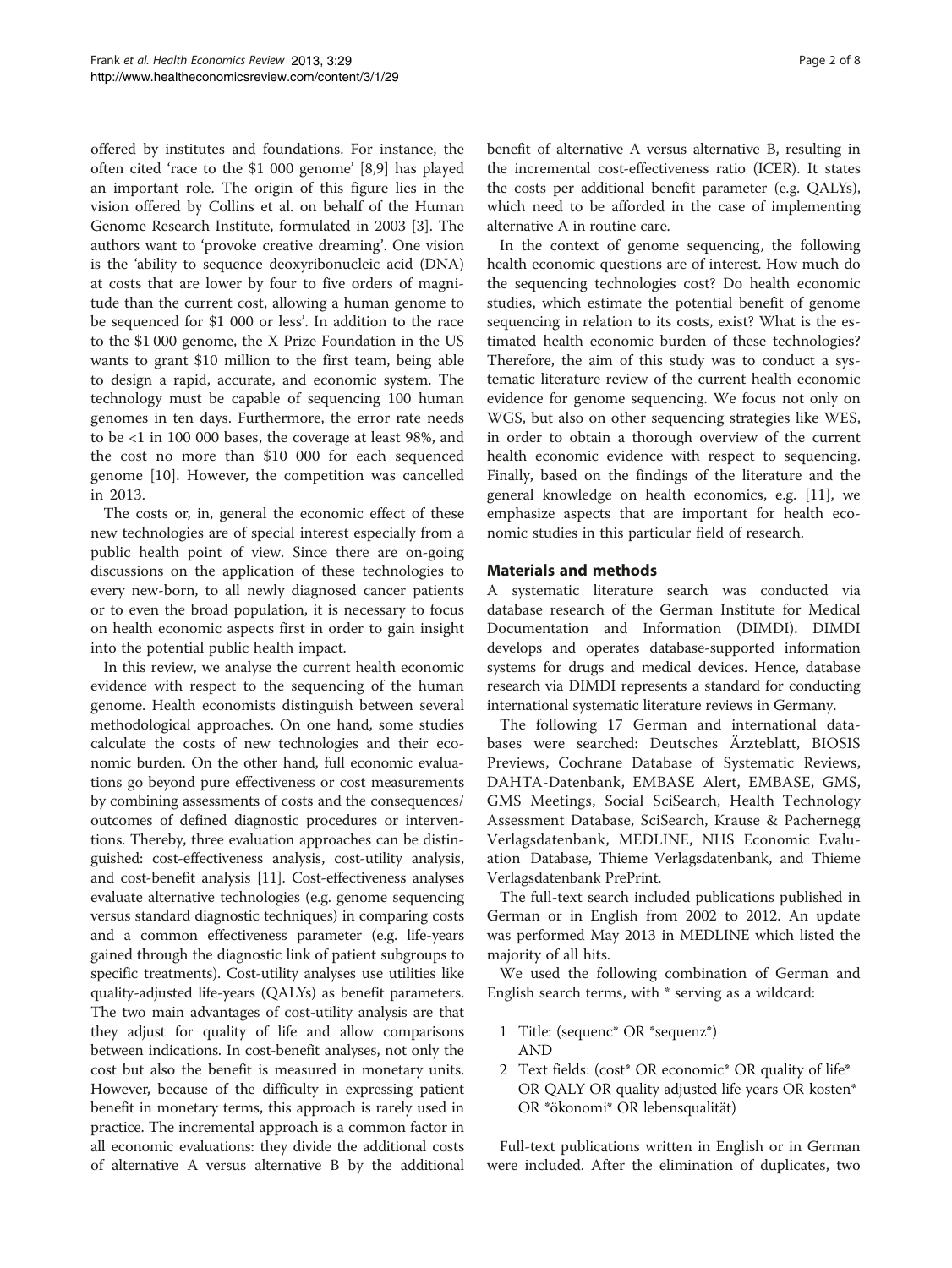researchers evaluated the title and abstract of the remaining publications independently and identified possible relevant articles with health economic content. We focused on identifying cost analyses or studies that estimate the potential benefit of genome sequencing in relation to its costs (e.g. cost-effectiveness studies). The two researchers' results were combined and disparities were discussed. After ordering the publication, we went through the full texts thoroughly.

# Results

The database search identified 5 520 records, of which 3 271 were duplicates. After screening the titles and/or abstracts, 2 180 publications were excluded and 69 fulltext articles were assessed for eligibility. The inclusion criteria were fulfilled by five articles, which were used for this review. In addition, we included one publication from an online source. Even though it is not a full-print publication it is often cited in this context. Therefore, it was included. Figure 1 summarizes the search process.

The other full-text publications were not included because they did not contain comprehensive cost or cost-effectiveness data. Studies based on identical data were excluded from this review.

First, we focused on the five full-text publications. All five studies (see Table [1\)](#page-3-0) compared cost data for the use of different sequencing platforms. No publication giving results of a cost-effectiveness analysis or a comparable study was found.

One major distinction between the reviewed studies is the consideration of acquisition costs. Tucker et al. [[12](#page-7-0)] state that commercially available instruments cost between \$400 000 and \$1 350 000 each, not including costs associated with the software, training, and data transfer as well as storage. However, Glenn [\[13](#page-7-0)] states that the costs for the second-generation platforms currently range from \$ 49 500 to \$ 695 000. Moreover, the cost calculation process differs between the included studies. The cost calculation process was not described in a transparent way in any of the reviewed studies.

Costs per Mb for the application of the sequencing platforms differ. Moreover, the cost per Mb for the use of identical sequencing technologies varies between the identified studies, because they might include different factors like depreciation costs, personal costs, or lab facility costs. Using the example of the Roche/454 GS FLX Titanium, Glenn determined the cost per Mb of \$12.40. In contrast, Pareek et al. [[14\]](#page-7-0) calculated a cost per Mb of \$84.39. The Sanger method is the most expensive sequencing technology, costing approximately \$500 per Mb [\[18](#page-7-0)]. The human genome consists of approximately 3 000 Mb. Hence, the WGS process would cost approximately \$1 500 000. However, genome sequencing with the Illumina HiSeq 2000 platform seems to be one of the least expensive alternatives, costing \$0.10 per Mb [\[13](#page-7-0)]. In this case, only \$300 are required for the WGS process. Technical specifications differ between the sequencing platforms. Especially raw

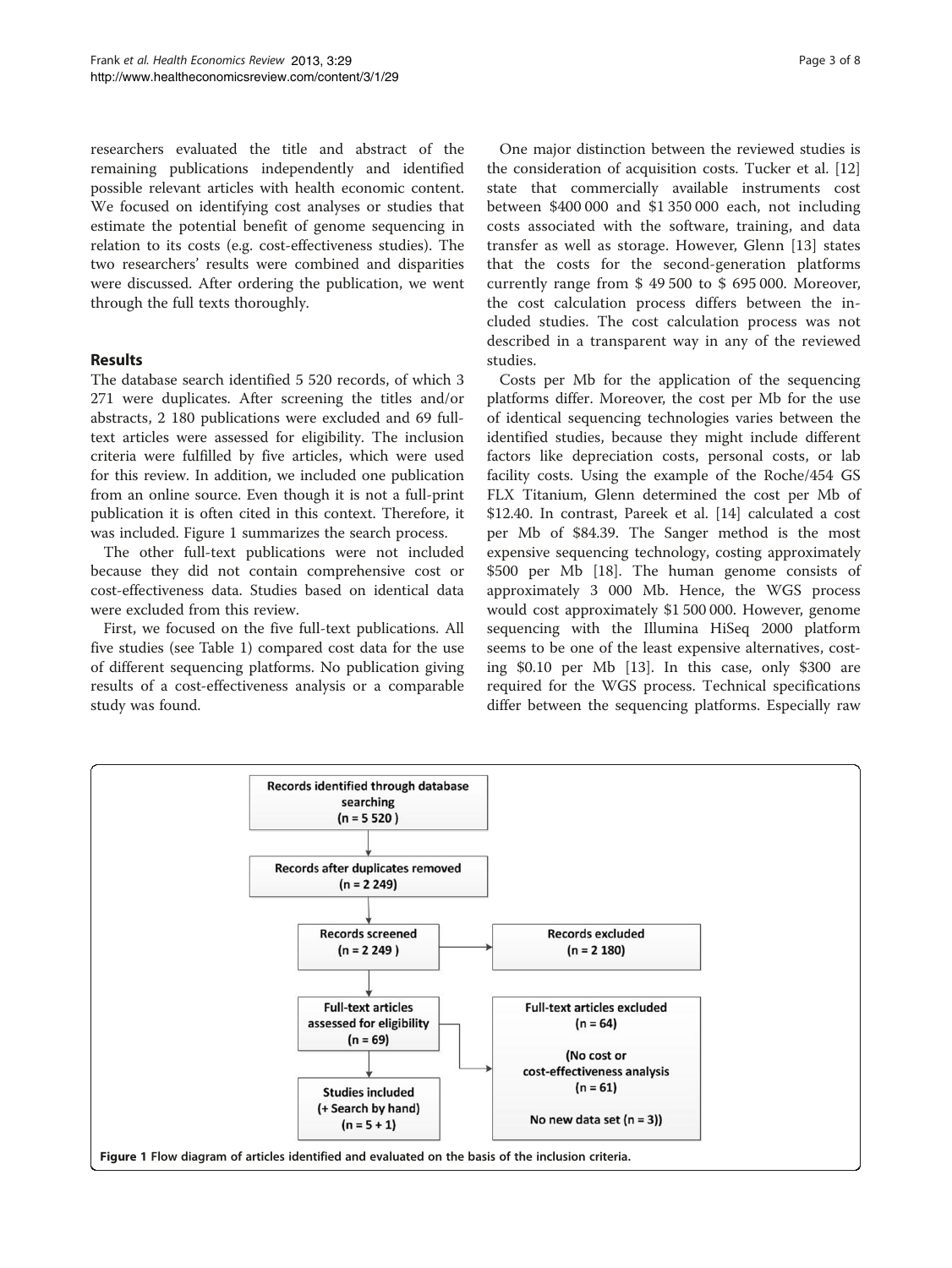<span id="page-3-0"></span>Table 1 Included studies

| Author                            | Title                                                                 | <b>Bibliography</b>                |  |  |
|-----------------------------------|-----------------------------------------------------------------------|------------------------------------|--|--|
| Glenn TC                          | Field guide to next-generation DNA sequencers                         | Mol Ecol Resour 2011; 11: 759-769  |  |  |
| Kircher M, Kelso J                | High-throughput DNA sequencing-concepts and limitations               | Bioessays 2010; 32: 524-536        |  |  |
| Pareek CS, Smoczynski R, Tretyn A | Sequencing technologies and genome sequencing                         | J Appl Genetics 2011; 52: 413-435  |  |  |
| Shendure J, Ji H                  | Next-generation DNA sequencing                                        | Nat Biotechnol 2008; 26: 1135-1145 |  |  |
| Tucker T, Marra M, Friedman JM    | Massively Parallel Sequencing: The Next Big Thing in Genetic Medicine | Am J Hum Genet 2009; 85: 142-154   |  |  |

accuracy is important for the sequencing quality. Moreover, a high throughput per day is necessary for WGS. In Table 2, we merged the results of the included studies.

Finally, the internet source, that we have already mentioned, was evaluated. The National Human Genome Research Institutes webpage informs about longitudinal sequencing costs and updates the data on a regular basis [\[15](#page-7-0)]. Two cost categories are distinguished and defined as production and non-production costs. The cost for sequencing decreases faster than Moore's law [\[16](#page-7-0)], which was \$0.06 per Mb and \$5 826 per genome in April 2013. However, the cost calculation process

is not stated, and no cost values are given for the separated categories.

The results varied between assessment dates due to the decreasing costs of sequencing technologies. Technical adjustments to the sequencing platforms, such as coverage, differ between the included studies as well. Although some authors have gathered cost data on the existing sequencing platforms, the real costs for the whole sequencing workflow remain a 'black box'. And the reason for this is, that the numerous resources connected to genome sequencing are insufficiently incorporated into the cost calculations. To conduct an adequate cost analysis, all necessary resources required for the application of WGS

|  |  | Table 2 Results of the reviewed studies |  |
|--|--|-----------------------------------------|--|
|  |  |                                         |  |

|                                 | Author (publication year) | <b>Throughput Mb/day</b> | Bases/read  | Raw<br>accuracy          | Cost per<br>instrument | Cost per Mb<br>approximately |
|---------------------------------|---------------------------|--------------------------|-------------|--------------------------|------------------------|------------------------------|
| Sanger                          | Kircher et al. (2010)     | 6                        | 800         | 0.99991                  |                        | \$500.00                     |
| Roche/454 GS FLX Titanium       | Shendure et al. (2008)    |                          | 250         |                          | \$500 000              | \$60.00                      |
|                                 | Tucker et al. (2009)      | 1 200                    | 400         | 0.99                     |                        | \$84.40                      |
|                                 | Kircher et al. (2010)     | 750                      | 400         | 0.9991                   |                        | \$20.00                      |
|                                 | Glenn (2011)              | $\overline{\phantom{0}}$ | 400         | 0.99                     |                        | \$12.40                      |
|                                 | Pareek et al. (2011)      | 1 000                    | 400         | 0.995                    | \$500 000              | \$84.39                      |
| Illumina Genome Analyzer II/IIx | Tucker et al. (2009)      | 2 500                    | $75+$       | 0.985                    |                        | \$6.00                       |
|                                 | Kircher et al. (2010)     | 5 000                    | 100         | 0.991                    |                        | \$0.50                       |
| Illumina Solexa                 | Shendure et al. (2008)    | $\overline{\phantom{a}}$ | 36          | $\overline{\phantom{a}}$ | \$430 000              | \$2.00                       |
|                                 | Pareek et al. (2011)      | 1 500                    | 36          | 0.985                    | \$400 000              | \$5.97                       |
| Illumina HiSeg 2000             | Glenn (2011)              | $\overline{a}$           | $100 + 100$ | 0.99                     |                        | \$0.10                       |
| Applied Biosystems SOLiD 4      | Shendure et al. (2008)    |                          | 35          | $\overline{\phantom{a}}$ | \$591 000              | \$2.00                       |
|                                 | Pareek et al. (2011)      | 1 850                    | 35          | 0.9994                   | \$525 000              | \$5.81                       |
|                                 | Tucker et al. (2009)      | 2 500                    | 50          | 0.994                    |                        | \$5.80                       |
|                                 | Kircher et al. (2010)     | 5 000                    | 50          | 0.991                    |                        | \$0.50                       |
| Life Technologies SOLiD 5500    | Glenn (2011)              |                          | $75 + 35$   | 0.99                     |                        | $<$ \$0.08                   |
| Life Technologies SOLiD 5500xl  | Glenn (2011)              | L.                       | $75 + 35$   | 0.99                     |                        | $<$ \$0.07                   |
| Helicos HeliScope               | Shendure et al. (2008)    | $\overline{a}$           | 30          | $\overline{\phantom{a}}$ | \$1 350 000            | \$1.00                       |
|                                 | Tucker et al. (2009)      | 3 100                    | $30 - 35$   | 0.99                     |                        |                              |
|                                 | Kircher et al. (2010)     | 5 000                    | 32          | 0.99                     |                        | \$0.50                       |
|                                 | Glenn (2011)              | $\overline{\phantom{0}}$ | 35          |                          |                        |                              |
|                                 | Pareek et al. (2011)      | 2 500                    | >1000       | >0.99                    |                        |                              |
| Polonator                       | Shendure et al. (2008)    | $\overline{\phantom{a}}$ | 13          | $\overline{\phantom{a}}$ | \$155 000              | \$1.00                       |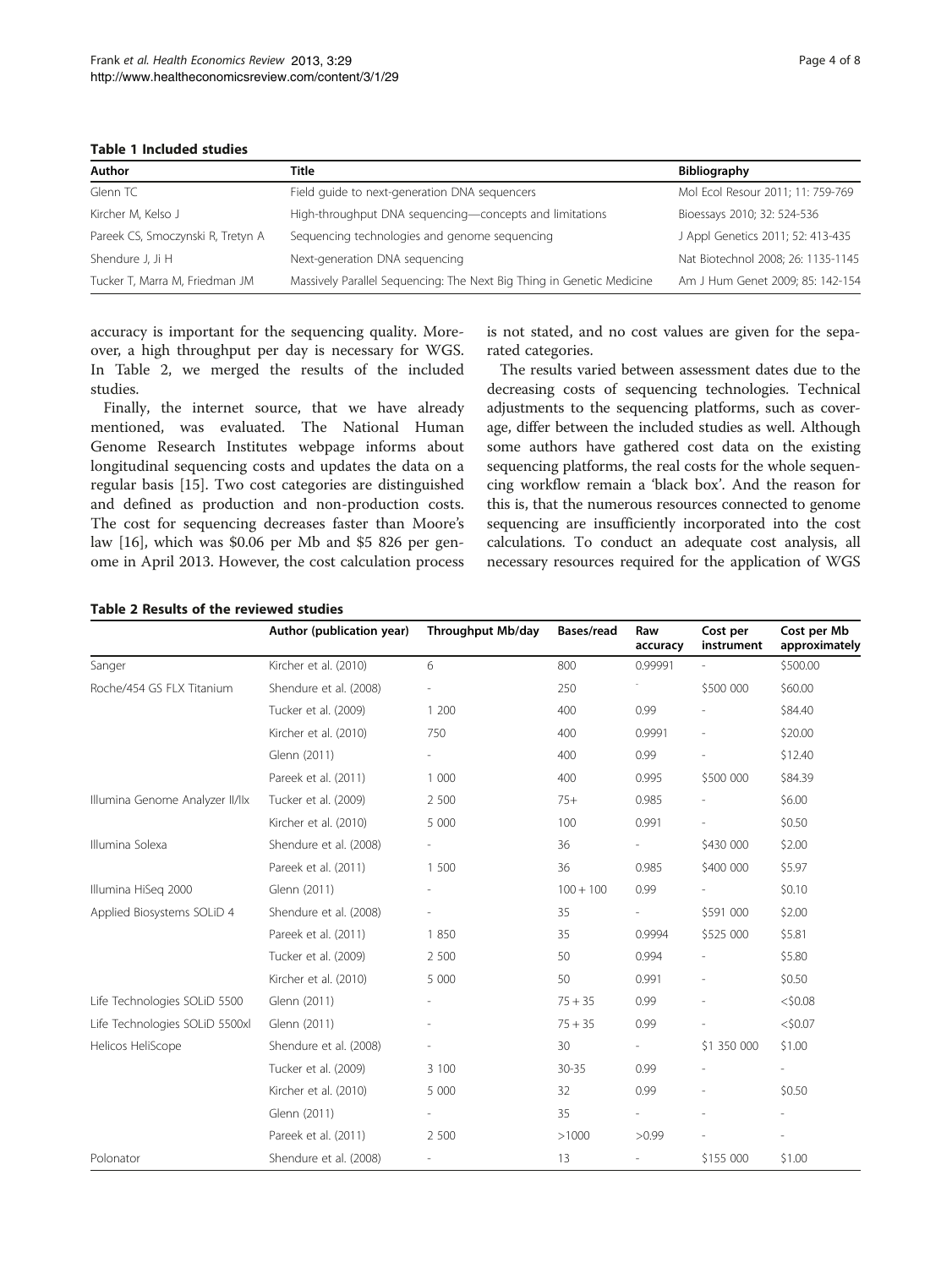and their specific values should be included. However, inclusion of resources for the cost analysis depends on the perspective of the evaluation. We will stress this aspect later in the discussion.

There are no accepted standards for what kind of measures the companies need to report [\[13\]](#page-7-0); therefore, it is difficult to compare the technologies from different providers. In addition, Shendure et al. [\[17](#page-7-0)] state that a simple comparison between 'per base' costs may be misleading, because statistically more accurate bases may be worth more than less accurate bases. Furthermore, a direct comparison of error rates is problematic, as most companies report errors based on sequence reads of the particular templates that are favourable for their platform. They use these particular templates for quality control [\[13](#page-7-0)]. However, for health economic evaluations, it is important to include valid error rates: these are comparable to the sensitivity and specificity of diagnostic instruments, which play an important role in evaluations. Hence, Glenn [[13\]](#page-7-0) suggested that it would be useful to develop a standard set of conditions, analyses, and templates to compare next-generation-platforms, chemistry, and software upgrades.

The substantial–but numerically unknown–expenditures in data management and analysis, time, and personnel, which are not yet included in the analysis, also contribute to the 'black box'. As Glenn [[13\]](#page-7-0) shows, computational resources required to process and analyse data vary between the platforms because short reads require analysis that is more intensive. For larger amounts of data, it is even necessary to use high-performance computing clusters (HPCCs). Furthermore, costs for the instrument acquisition and maintenance need to be considered, depending on the perspective of the analysis. According to Kircher et al. [\[18](#page-7-0)], these factors remain important challenges; hence, inclusion of financial investments needs to be discussed, depending on the study perspective. Glenn's figures [\[13](#page-7-0)] also assume that the equipment will be housed in well and properly functioning laboratory. If genome sequencing is to be established in a new facility, then the costs will increase considerably. In this context, Tucker et al. [[12](#page-7-0)] emphasise that the initial costs, which are needed to set up a massively parallel sequencing platform, are extremely high.

Mardis [[19\]](#page-7-0) highlightes challenges regarding the high effort in analysing sequenced data. Thereby it is important to distinguish between the computational analysis in order to identify important gen variants and the manual analysis to interpret the data. Mardis emphasizes that for the both analyses many professionals are required, including molecular and computational biologists, geneticists, pathologists, and physicians with extensive knowledge of the disease and treatment modalities. Moreover, these professionals are typically supported by research nurses, genetic counsellors, and information technology (IT) and systems support specialists. Furthermore, Mardis claimes that aspects of data analysis, including the filtering of reliable variants and their clinical validity as well as the communication of results to the treating physician and ultimately to the patient, are underestimated problems and require many resources. Hence, the costs for the sequencing process itself seem to be only a marginal part of the whole cost of the WGS process. This point is also emphasized by Stone and Levenson [[20](#page-7-0)]. They say that genomic data have no practical use without a complicated, costly bioinformatics analysis by specialists.

Another important factor is storage costs. The storage of one person's WGS data requires approximately 2.5 terabytes of disk space. Computer systems to analyse and store data are costly [\[21](#page-7-0)]. Glenn [[13\]](#page-7-0) assumes that the storage costs may even be higher than the analysis costs. If the cost of the sequencing processes decreases and the quality of sequence data and analysis improves, re-sequencing the patient rather than re-evaluating the old data may be more appropriate [\[21](#page-7-0)]. However, if storage facilities improve in the future, the storage and re-analysis of data might become more efficient. In many situations, sample availability restricts or prohibits resequencing. In this context, it is important to stress the highly dynamic process of the technologies and the difficulties in forecasting further developments. For example, Carr et al. [\[22\]](#page-7-0) outline the technical progress of length and costs of base pairs over the years. Wetterstrand [\[15\]](#page-7-0) also documentes the development. However, future developments are difficult to predict. Nevertheless, data analysis and storage should be included in a comprehensive cost analysis.

Bick and Dimmock [[21](#page-7-0)] also raise an issue regarding the confirmation of the results. A high possibility of false-positive results leads to insecurity and it has a tremendous impact on health care costs. If other, more established methods are needed to verify the results of WGS, one must include the costs of these methods in a health economic evaluation. For example, when analysing a recessive disorder that is a compound heterozygote, the two putative pathogenic variants will need to be confirmed. Furthermore, Brick et al. state that the cost of custom sequencing for each mutation is about \$ 200. The expectation is that, as the technology matures, the need for confirmatory testing will diminish. However, this is not the case yet.

Other authors focus on challenges in the clinical application of WGS and emphasize the difficulties in integrating the patient into the information system [[19,22\]](#page-7-0). Current clinical tests, e.g. an human immunodeficiency virus (HIV)-test, provide patients with meaningful information about a particular disorder; however,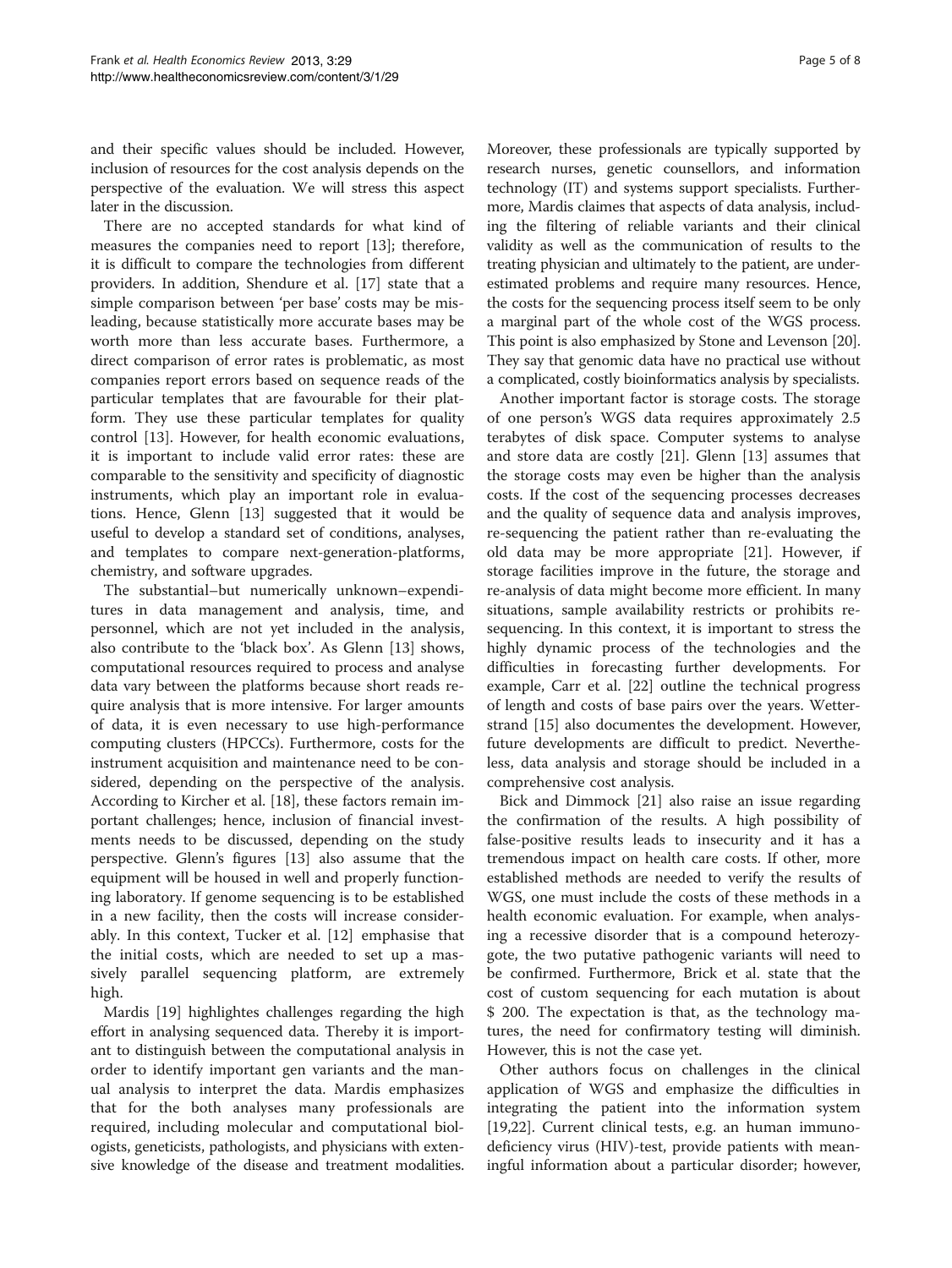the results of WGS cannot easily be translated into meaningful information yet. With respect to new-born screening, Valle [\[23](#page-7-0)] is concerned whether large-scale genomic sequencing provides any information with clinical use in infants. Furthermore, patients weigh individual risks differently; they may have difficulties in understanding and applying probabilities and risks. Finally, every person has some kind of genetic predisposition to some kind of disorder; this knowledge could result in several social problems, involving reproductive decisions, insurance contracts, or employment, example. g. Another issue in clinical practice will be shortcomings of qualified manpower in the whole sequencing process. The need for professionals with different qualifications is discussed above. Hence, the question is who is able to provide accurate information to patients before sequencing and a skilled interpretation of the results afterwards. It seems that there are several natural barriers to the expansion of gene sequencing technologies into clinical practice.

# **Discussion**

Based on the literature findings as well as the general knowledge on health economics e.g. [\[11](#page-7-0)], we developed a list of aspects that needs to be considered before conducting a health economic analysis of genome sequencing. As stated in the introduction, some health economic studies consider only cost parameters when calculating costs of new technologies and their economic burden. However, full economic evaluations go beyond pure cost measurements by combining costs and the consequences/outcomes of defined diagnostic procedures or interventions. In the future, this list will help researchers who plan to conduct a health economic analysis.

# Overall aim: improvement of clinical research or routine care?

Currently, genome sequencing is mainly conducted for clinical research proposes. However, in general, health economic evaluations are made for clinical practice. They are necessary to decide whether the additional benefit of a new diagnostic technology is worth the additional costs and hence eligible for reimbursement in routine care. This separation between research and routine care is crucial. For instance, in Germany the Statutory Health Insurance, which decides on the reimbursement of new diagnostic and therapeutic technologies, is not allowed by law to support research. It is only in charge of the health care of the insurants. Hence, if (whole) genome sequencing for routine care was to be reimbursed, it would be important to emphasise the direct benefit of the technology for patients and the comprehensive costs of its application for health care systems. The following aspects all

refer to the overall aim of receiving reimbursement for genome sequencing in clinical practice.

# **Technology**

As the previous findings show, different technologies for WGS (Roche/454, Helicos, etc.) vary considerably. Hence, within the health economic evaluation it is very important to clearly state which technology is used and to clarify technical calibrations like coverage.

# Population/indication

A famous concept, developed for epidemiologic and clinical studies, is the so-called PICO-framework. PICO stands for Population Indication Comparator Outcomes and it is an important tool in evidence-based medicine. This framework is also helpful for health economic studies. It is important to focus on a specific population with a definite indication. In general, diagnostic or therapeutic technologies are not reimbursed for every kind of population and indication. Comparable to clinical approval by the European Medicines Agency or the U.S. Food and Drug Administration, reimbursement approval is very restricted. This emphasises the importance of clearly describing the populations and indications that benefit from the new technology.

# Comparator

Comparable to a classical randomized controlled study, a new technology should always be compared to another existing technology. This is important to identify additional benefits and additional costs of the new technology. It is advisable to take as a comparator a technology that is already reimbursed by health insurance. Another possibility for a comparator is 'do nothing', if no eligible standard care for comparison is available. Hence, for genome sequencing, a reasonable comparator could be 'not to conduct a diagnostic test'.

# Alternatives after sequencing

In this section, we want to emphasize the importance of obtaining actionable results from the sequencing process. Depending on the sequencing result, the diagnostic procedure must result in a preventive or therapeutic action. If, independent of the result, the output is only 'nice to know', then, the use of the diagnostic procedure may not be justified. There may be an exception if a patient has ailments for some time and their cause is unclear. Although the diagnosis may not lead to therapeutic actions due to the incurable nature of the disease (e.g. Huntington's disease), future diagnostic procedures could be avoided and the patients would know the cause of their indisposition. This may positively affect their health-related quality of life.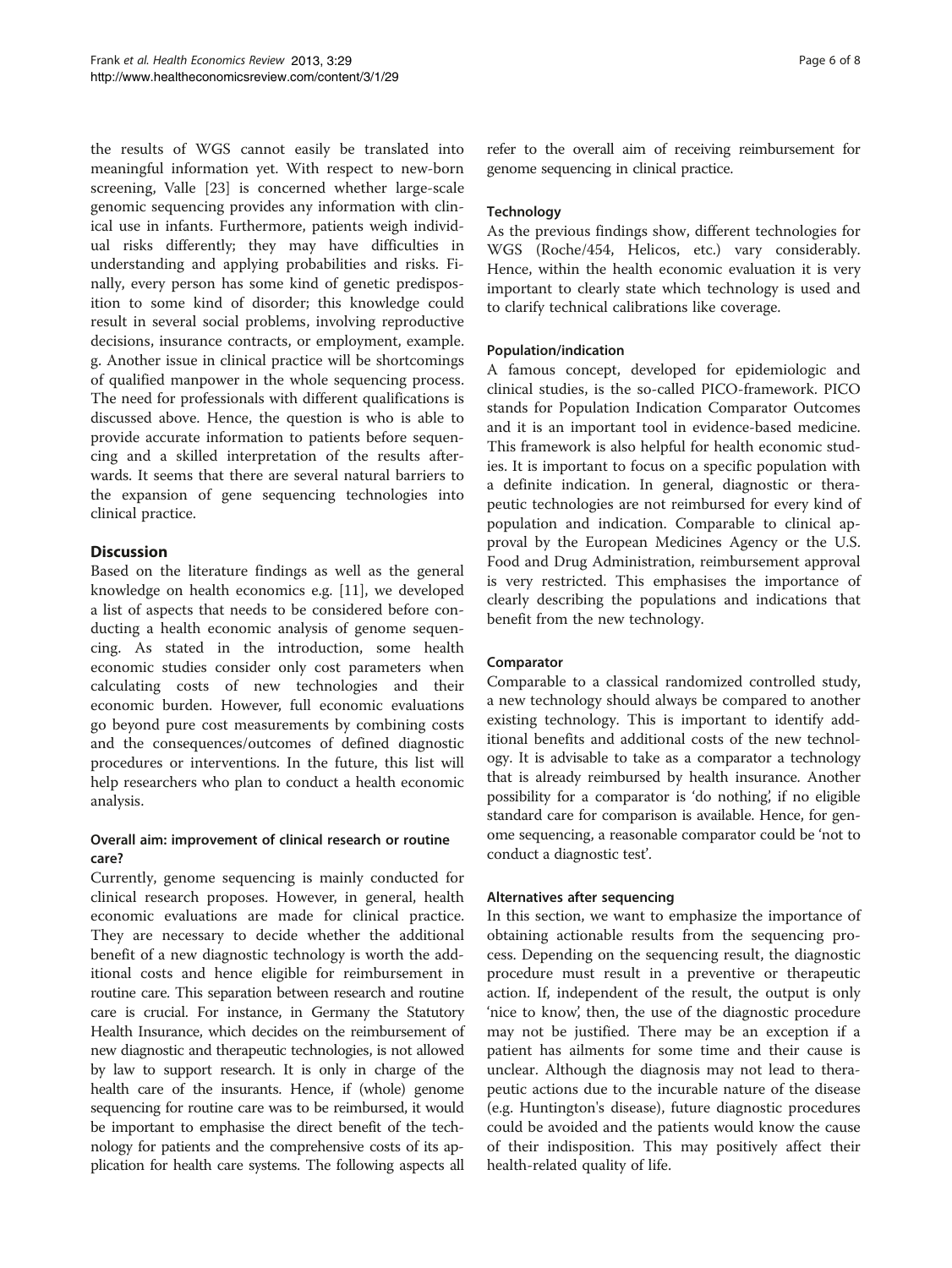Another important aspect is that the alternatives after sequencing mainly depend on the so-called positive list for incidental findings. This list includes all the diagnoses that should be communicated to the physicians/ patients after sequencing. Hansson [\[24](#page-7-0)] recommends investigations into whether evidence-based prevention or treatment is available for the particular gene finding. Otherwise, a clinical utility is questionable. Hansson also states that DNA donors should be informed that incidental findings must first be confirmed and translated into clinical application before information is communicated to them. Nevertheless, the more comprehensive the list of communicable incidental findings is, the more complex the health economic evaluation will be, because various treatment options, depending on the different diagnoses, including their effectiveness, need to be considered. However, the discussion of which criteria should determine the indication list is continuing [\[25,26\]](#page-7-0).

#### **Outcomes**

One can distinguish between surrogate-parameters and patient-relevant outcomes. Surrogate-parameters are measureable patient characteristics intended to substitute for a patient-relevant clinical endpoint such as median overallsurvival. An example of a surrogate-parameter in the context of genome sequencing is the number of detected gene mutations. However, the role of patient-relevant outcomes is increasing. Patient-relevant outcomes capture those outcomes that are relevant to the patient, such as health-related quality of life or life expectancy. In the case of WGS, the identification of the patient-relevant outcome is not trivial. For instance, an earlier diagnosis does not necessarily lead to better health-related quality of life or higher survival. Furthermore, the patient benefit that is generated depends largely on the subsequent treatment options. Importantly, findings that are interesting for research purposes and that may lead to patient benefits in the future are not to be included in such a health economic evaluation.

# Probabilities

On the basis of the previous aspects, it is important to identify reliable and valid probabilities. Based on the sequencing data generated, how much higher is the risk that a person will develop cancer or other diseases? How valid and reliable is this analysis? Because sequencing technologies also produce errors, the resulting falsepositive results and their clinical and economic impact need to be considered in a health economic analysis. In addition, even if a variant is accurately defined, further evidence of both clinical validity and utility are needed if its discovery is to be meaningful. This aspect emphasizes the immense need for research on valid clinical data.

Without these data, a full economic evaluation is not feasible.

#### Costs

Finally, cost data are an obligatory part of health economic evaluations. As discussed before, no valid cost analysis exists so far.

A cost analysis is subdivided into the identification, quantification, and valuation of resources. In this context, it is important to stress that the number of resource types depend on the study perspective. When choosing the perspective of social health insurance, the reimbursement scheme is of interest. From a management point of view, a full cost calculation needs to consider not only the pure sequencing costs, but also the resources required for acquisition, maintenance, and analysis. Because reimbursement of whole-genome sequencing by social health insurance is not yet foreseen, the identification and valuation of all the resource connected to sequencing might be the first step. This calculation could then serve as the basis for subsequent reimbursement.

Such a calculation implies that, first, the whole sequencing process needs to be determined and documented; hence, the resources must be quantified and valued. Furthermore, all of the steps in the cost analysis need to be documented separately to conduct a transparent investigation. As the valuation mainly depends on the respective nation, it is possible to transfer the results to another country's specific health care settings by simply adjusting the valuation of the resources. In addition, the cost model must allow different kinds of sequencing platforms and sensitivity analyses. In sensitivity analyses, uncertain variables are varied in order to check the robustness of the calculation and to identify the cost-driving variables. Hereby, it is expected that the high throughput sequencing of gene panels will be less costly than WGS.

As all further health economic studies rely on valid cost data, at first, a detailed cost study is needed, which incorporates all actions connected to genome sequencing–starting from informed consent and sampling to the point of communicating the results. The results could also serve as an input for a budget-impact analysis.

Conducting a valid cost analysis is only the first step. Full health economic evaluations must also include the follow-up costs as well as the benefits for patients. However, before that, considerable research is needed to improve the clinical data, which are an important input for health economic studies.

Because of the comprehensive and complex health economic challenges connected to genome analyses, health economic research will and must grow in the future to explore the benefits and costs of these novel technologies for patients and society.